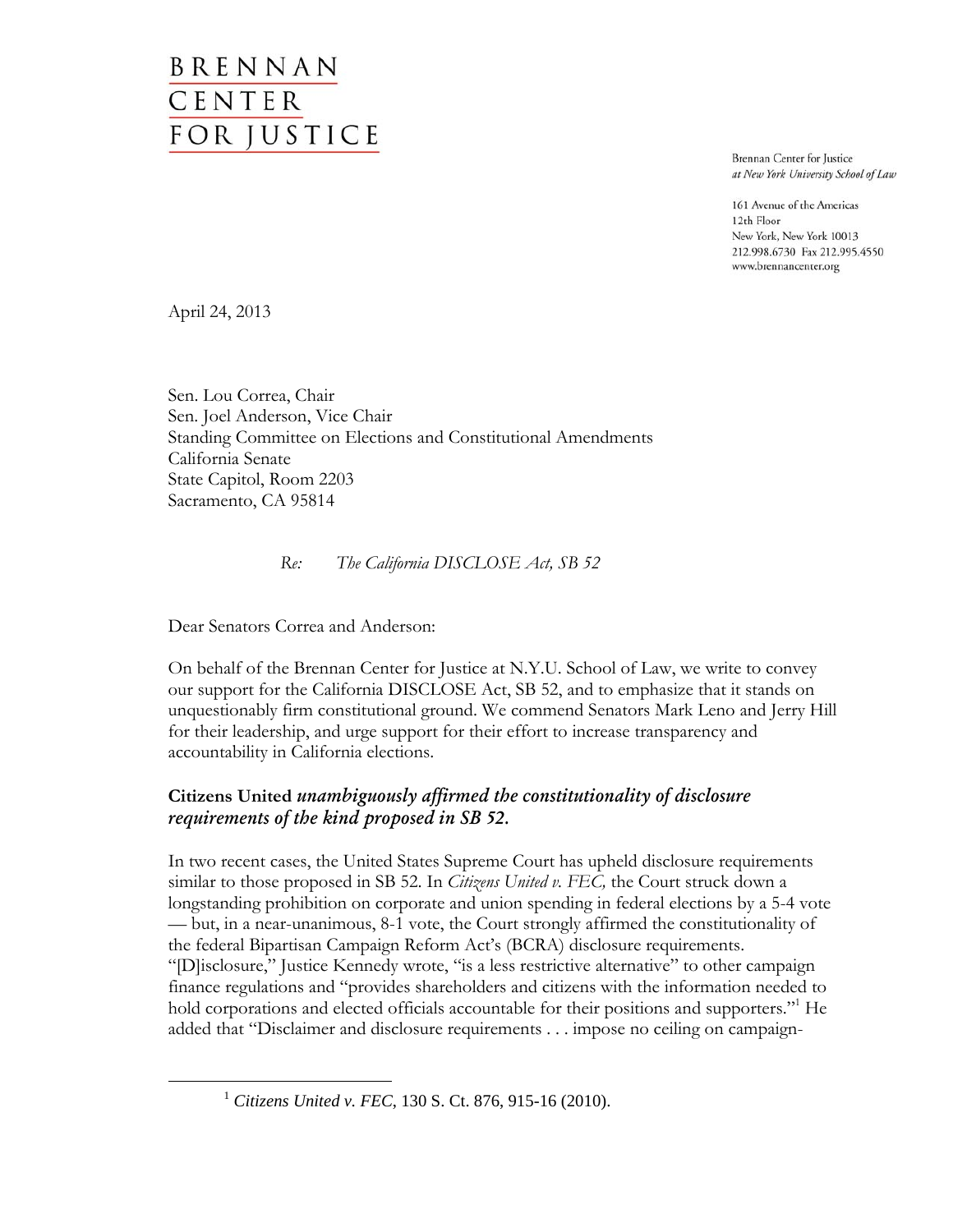### **BRENNAN CENTER FOR JUSTICE**

related activities and do not prevent anyone from speaking."<sup>2</sup> Indeed, it cannot be emphasized enough that SB 52 creates only greater transparency; it is in no way a ban on speech.

Shortly after *Citizens United*, the Supreme Court again embraced disclosure in *Doe v. Reed*. In that case, the Court upheld a Washington State law permitting the disclosure of signers of referendum petitions.<sup>3</sup> The Court made clear that the law in question not only protects the integrity of the electoral process, but also "promotes transparency and accountability in the electoral process to an extent other measures cannot."4 Justice Scalia in a concurring opinion observed that disclosure requires people to stand behind their political speech and thus "fosters civic courage, without which democracy is doomed."5

In light of this clear guidance, any suggestion that SB 52 runs afoul of the First Amendment is misguided. Reporting the names of individuals who contribute thousands of dollars to support political spending furthers the important government interests of combating corruption and the appearance of corruption, as well as providing voters with important information to help make educated decisions at the ballot box.

## *Arguments that SB 52 is unconstitutional based on other court decisions are wrong.*

Opponents of SB 52 invoke *Talley v. California, McIntyre v. Ohio Elections Comm'n*, and *ACLU v. Heller* in an attempt to raise questions about the bills constitutionality, but their arguments are fundamentally misguided. *Citizens United* and *Doe v. Reed*, as the U.S. Supreme Court's most recent statements on disclosure, are the law of the land.

The statutes discussed in the cases relied upon by opponents are easily distinguishable from the proposed legislation. *Talley* involved the distribution of handbills by a single individual and did not involve any large expenditure of money.6 Similarly, *McIntyre* involved the distribution of homemade leaflets at a public meeting by a woman and her son.<sup>7</sup> The high disclosure thresholds in SB 52 are designed purposely to exempt small spenders like Mr. Talley and Ms. McIntyre from disclosure requirements. Instead, they apply to large spenders whose activity carries particular risk of corrupting influence and are of particular interest to voters trying to understand the bases of support for candidates and ballot measures. The publications discussed in *Talley* and *McIntyre* would not be regulated by the disclosure regime proposed in SB 52.

<sup>4</sup> *Id.* at 2820.

<sup>&</sup>lt;sup>2</sup> *Id.* at 914 (internal citations and quotation marks omitted).

<sup>3</sup> *Doe v. Reed*, 130 S. Ct. 2811, 2837 (2010)

 $<sup>5</sup>$  *Id.* at 2837 (Scalia, J., concurring).</sup>

<sup>6</sup> *Talley v. California*, 362 U.S. 60, 60 (1960).

<sup>7</sup> *McIntyre v. Ohio Elections Comm'n*, 514 U.S. 334, 337 (1995).